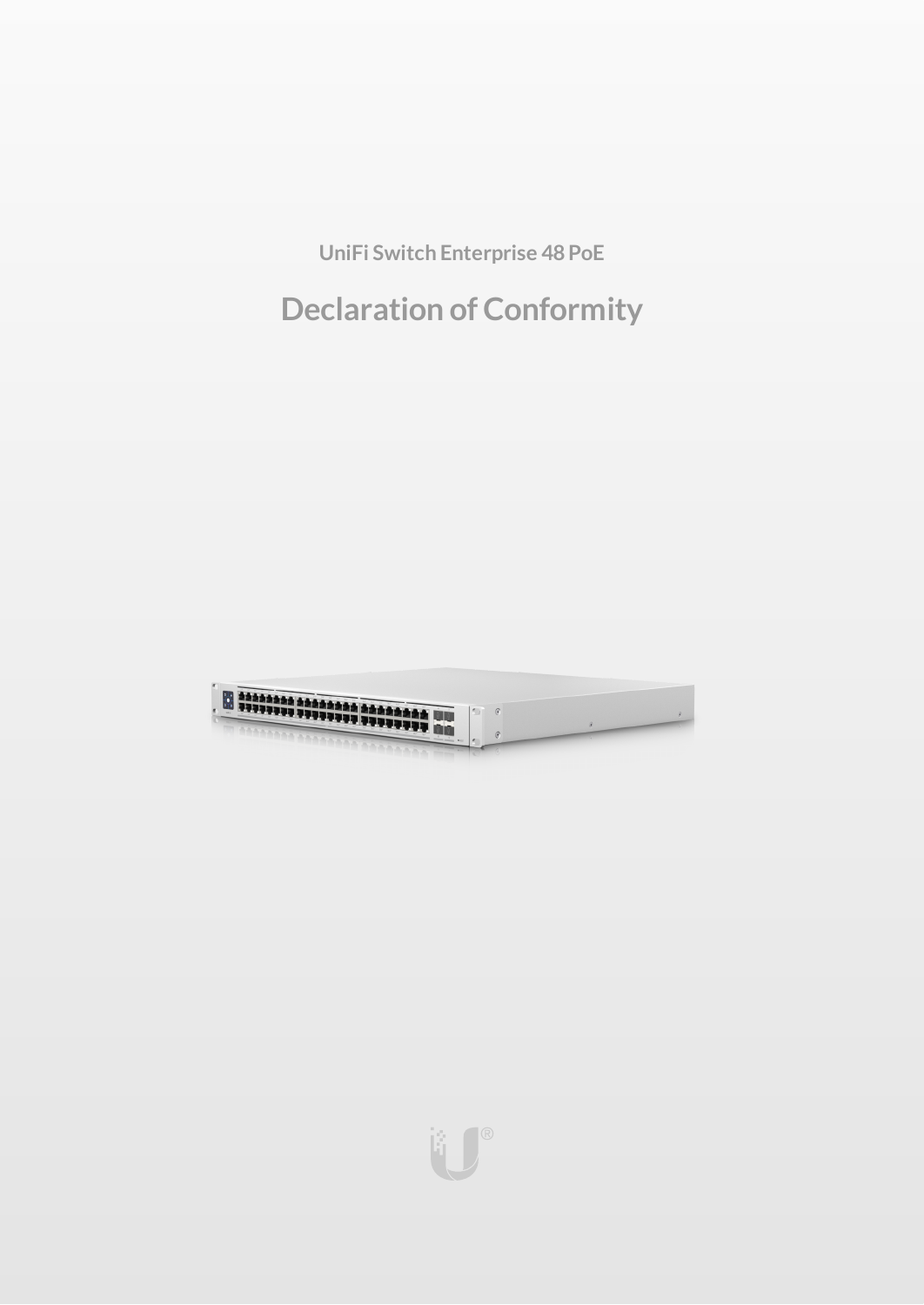# **EU DECLARATION OF CONFORMITY**

Ubiquiti Inc. 685 Third Avenue NewYork, NY 10017 USA

Hereby declares under our sole responsibility thatthe**UniFi Switch Enterprise48 PoE**, model **USW-Enterprise-48-PoE**, to which this declaration relates, is in conformancewith the provisions of Directives

• EMC- 2014/30/EU Electromagnetic Compatibility Directive (EMCD)

• Safety - 2014/35/EU Low Voltage Directive (LVD)

• HazardousMaterials - 2011/65/EU Restriction oftheUse ofCertain Hazardous Substances in Electrical and Electronic Equipment(RoHS) with amendment(EU) 2015/863; 1907/2006 Registration, Evaluation, Authorization and Restriction of Chemicals (REACH)

For additional REACH details, please refer to [ui.com/compliance](https://www.ui.com/compliance/)

| <b>Standards</b>        | <b>Description</b>                                                                               |
|-------------------------|--------------------------------------------------------------------------------------------------|
| EN 55032:2015+AC:2016   | Electromagnetic compatibility of multimedia equipment - Emission requirements                    |
| EN 55035:2017           | Electromagnetic compatibility of multimedia equipment $-$ Immunity requirements                  |
| EN 62368-1:2014+AC:2015 | Audio/video, information and communication technology equipment - Part 1: Safety<br>requirements |
| <b>CE</b> Marking       | CΕ                                                                                               |

Tak m. Fail 7 Mark Feil

ComplianceManager

NewYork April 29, 2021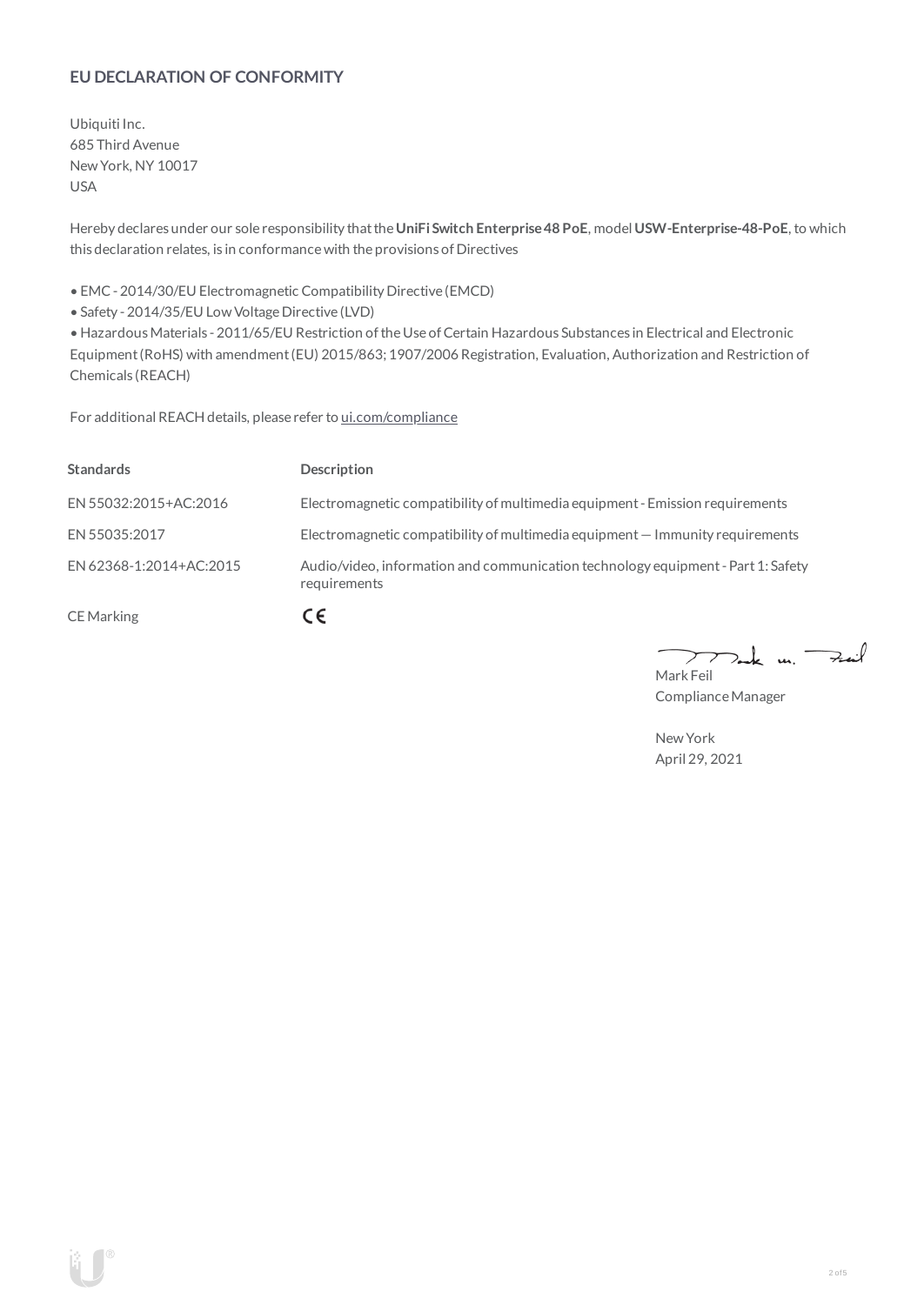## **USW-Enterprise-48-PoE**

### **български** [Bulgarian]

С настоящото Ubiquiti декларира, че това устройство USW-Enterprise-48-PoE е в съответствие със съществените изисквания и други приложими разпоредби на Директиви 2014/30/ЕС, 2014/35/ЕС.

### **Hrvatski** [Croatian]

Ubiquiti ovim putem izjavljuje da je ovaj uređaj USW-Enterprise-48-PoE sukladan osnovnim zahtjevima i ostalim bitnim odredbama Direktiva 2014/30/EU, 2014/35/EU.

## **Čeština** [Czech]

Ubiquititímto prohlašuje, že toto USW-Enterprise-48-PoE zařízení, je ve shodě se základními požadavky a dalšími příslušnými ustanoveními směrnic 2014/30/EU, 2014/35/EU.

### **Dansk** [Danish]

Hermed, Ubiquiti, erklærer at denne USW-Enterprise-48-PoE enhed, er i overensstemmelse med de væsentlige krav og øvrige relevante krav i direktiver 2014/30/EU, 2014/35/EU.

### **Nederlands** [Dutch]

Hierbij verklaart Ubiquiti, dat deze USW-Enterprise-48-PoE apparaat, in overeenstemming is met de essentiële eisen en de andere relevante bepalingen van richtlijnen 2014/30/EU, 2014/35/EU.

### **English**

Hereby, Ubiquiti, declares thatthis USW-Enterprise-48-PoE device, is in compliancewith the essential requirements and other relevantprovisions of Directives 2014/30/EU, 2014/35/EU.

### **Eesti keel** [Estonian]

Käesolevaga Ubiquiti kinnitab, et antud USW-Enterprise-48-PoE seade, on vastavus olulistele nõuetele ja teistele asjakohastele sätetele direktiivide 2014/30/EL, 2014/35/EL,

### **Suomi** [Finnish]

Täten Ubiquiti vakuuttaa, että tämä USW-Enterprise-48-PoE laite, on yhdenmukainen olennaisten vaatimusten ja muiden sitä koskevien direktiivien 2014/30/EU, 2014/35/EU.

## **Français** [French]

Par la présente Ubiquiti déclare que l'appareil USW-Enterprise-48-PoE, est conforme aux exigences essentielles et aux autres dispositions pertinentes des directives 2014/30/UE, 2014/35/UE.

### **Deutsch** [German]

HiermiterklärtUbiquiti, dass sich dieses USW-Enterprise-48-PoE Gerät, in Übereinstimmung mitden grundlegenden Anforderungen und den anderen relevanten Vorschriften der Richtlinien 2014/30/EU, 2014/35/EU befindet.

### **Ελληνικά** [Greek]

Δια του παρόντος, Ubiquiti, δηλώνει ότι αυτή η συσκευή USW-Enterprise-48-PoE, είναι σεσυµµόρφωση µε τις βασικές απαιτήσεις καιτις λοιπές σχετικές διατάξεις των οδηγιών 2014/30/EE, 2014/35/EE.

### **Magyar** [Hungarian]

Ezennel Ubiquiti kijelenti, hogy ez a USW-Enterprise-48-PoE készülék megfelel az alapvető követelményeknek és más vonatkozó 2014/30/EU, 2014/35/EU irányelvek rendelkezéseit.

### **Íslenska** [Icelandic]

Hér, Ubiquiti, því yfir að þetta USW-Enterprise-48-PoE tæki er í samræmi við grunnkröfur og önnur viðeigandi ákvæði tilskipana 2014/30/ESB, 2014/35/ESB.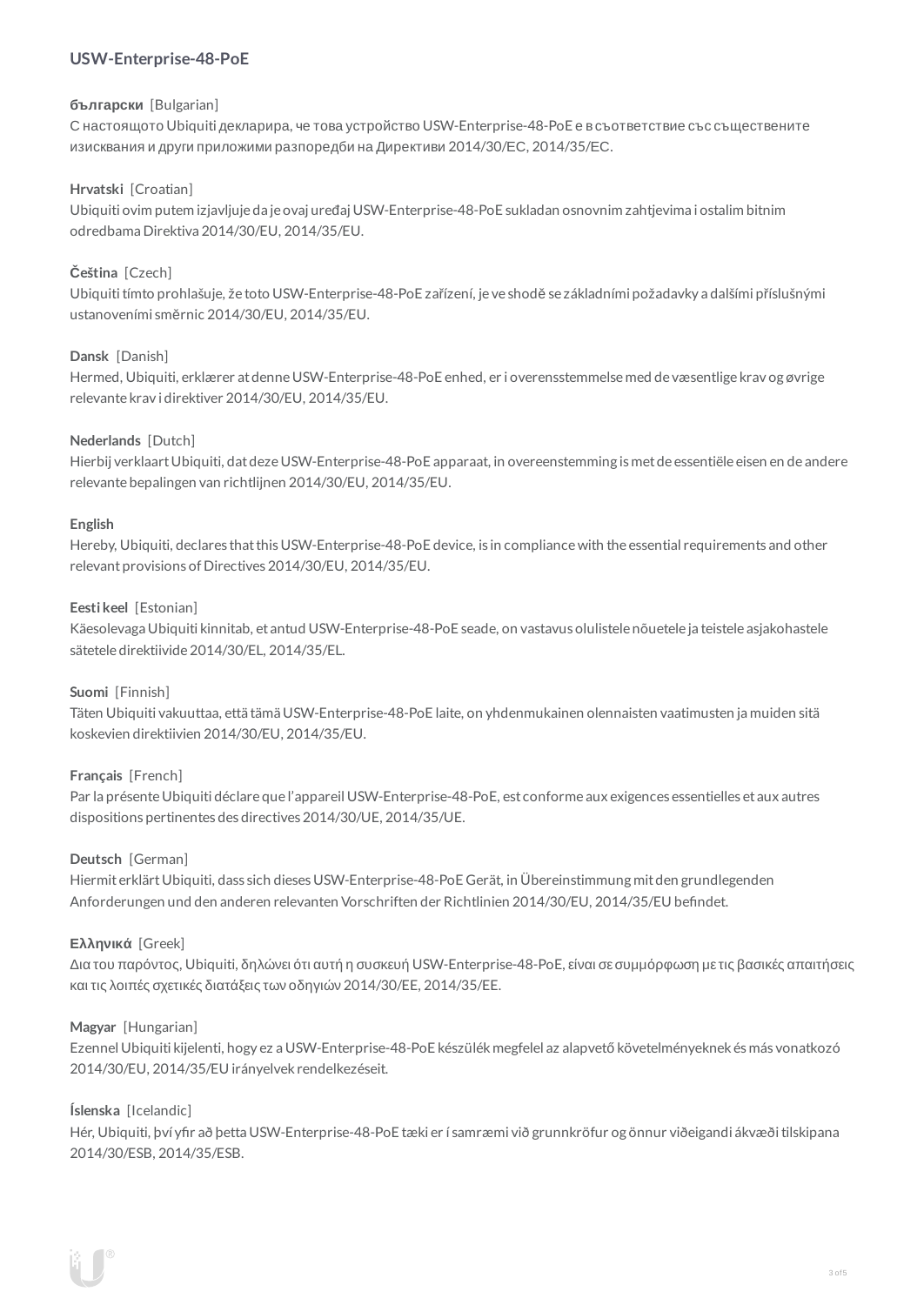## **Italiano** [Italian]

Con la presente, Ubiquiti, dichiara che questo dispositivo USW-Enterprise-48-PoE, è conforme ai requisiti essenziali ed alle altre disposizioni pertinenti delle direttive2014/30/UE, 2014/35/UE.

## **Latviešu valoda** [Latvian]

Ar šo, Ubiquiti, deklarē, ka USW-Enterprise-48-PoE ierīce, ir saskaņā ar būtiskajām prasībām un citiem attiecīgiem noteikumiem Direktīvās 2014/30/ES, 2014/35/ES.

## **Lietuviųkalba** [Lithuanian]

Ubiquiti deklaruoja, kad šis USW-Enterprise-48-PoE įrenginys atitinka esminius reikalavimus ir kitas 2014/30/ES, 2014/35/ES Direktyvų nuostatas.

## **Malti** [Maltese]

Hawnhekk, Ubiquiti, tiddikjara li dan il-mezz USW-Enterprise-48-PoE huwa konformi mar-rekwiżiti essenzjali u dispożizzjonijiet rilevanti oħrajn ta 'Direttivi 2014/30/UE, 2014/35/UE.

### **Norsk** [Norwegian]

Herved Ubiquiti, erklærer at denne USW-Enterprise-48-PoE enheten, er i samsvar med de grunnleggende kravene og andre relevante bestemmelser i direktivene2014/30/EU, 2014/35/EU.

## **Polski** [Polish]

Niniejszym, Ubiquiti, oświadcza, że urządzenieUSW-Enterprise-48-PoE, jest zgodny z zasadniczymi wymaganiami oraz pozostałymi stosownymi postanowieniami Dyrektyw2014/30/UE, 2014/35/UE.

### **Português** [Portuguese]

Ubiquiti declara que este dispositivo USW-Enterprise-48-PoE, está conforme com os requisitos essenciais e outras disposições das Directivas 2014/30/UE, 2014/35/UE.

### **Română** [Romanian]

Prin prezenta, Ubiquiti declară că acestdispozitiv USW-Enterprise-48-PoE este în conformitate cu cerințele esențiale și alte prevederi relevante aleDirectivelor 2014/30/UE, 2014/35/UE.

### **Slovenčina** [Slovak]

Týmto Ubiquiti, prehlasuje, že toto USW-Enterprise-48-PoE zariadenie, je v súlade so základnými požiadavkami a ďalšími relevantnými ustanoveniami smernice2014/30/EÚ, 2014/35/EÚ.

### **Slovenščina** [Slovenian]

Družba Ubiquiti izjavlja, da je naprava USW-Enterprise-48-PoE v skladu z obveznimi zahtevami in drugimi ustreznimi določbami direktiv 2014/30/EU in 2014/35/EU.

### **Español** [Spanish]

Por medio de la presente Ubiquiti declara que este dispositivo USW-Enterprise-48-PoE, cumple con los requisitos esenciales y cualesquiera otras disposiciones aplicables o exigibles de lasDirectivas 2014/30/UE, 2014/35/UE.

### **Svenska** [Swedish]

Härmed Ubiquiti, intygar attdenna USW-Enterprise-48-PoE enhet är i överensstämmelse med de väsentliga egenskapskrav och övriga relevanta bestämmelser som framgår av direktiven 2014/30/EU, 2014/35/EU.